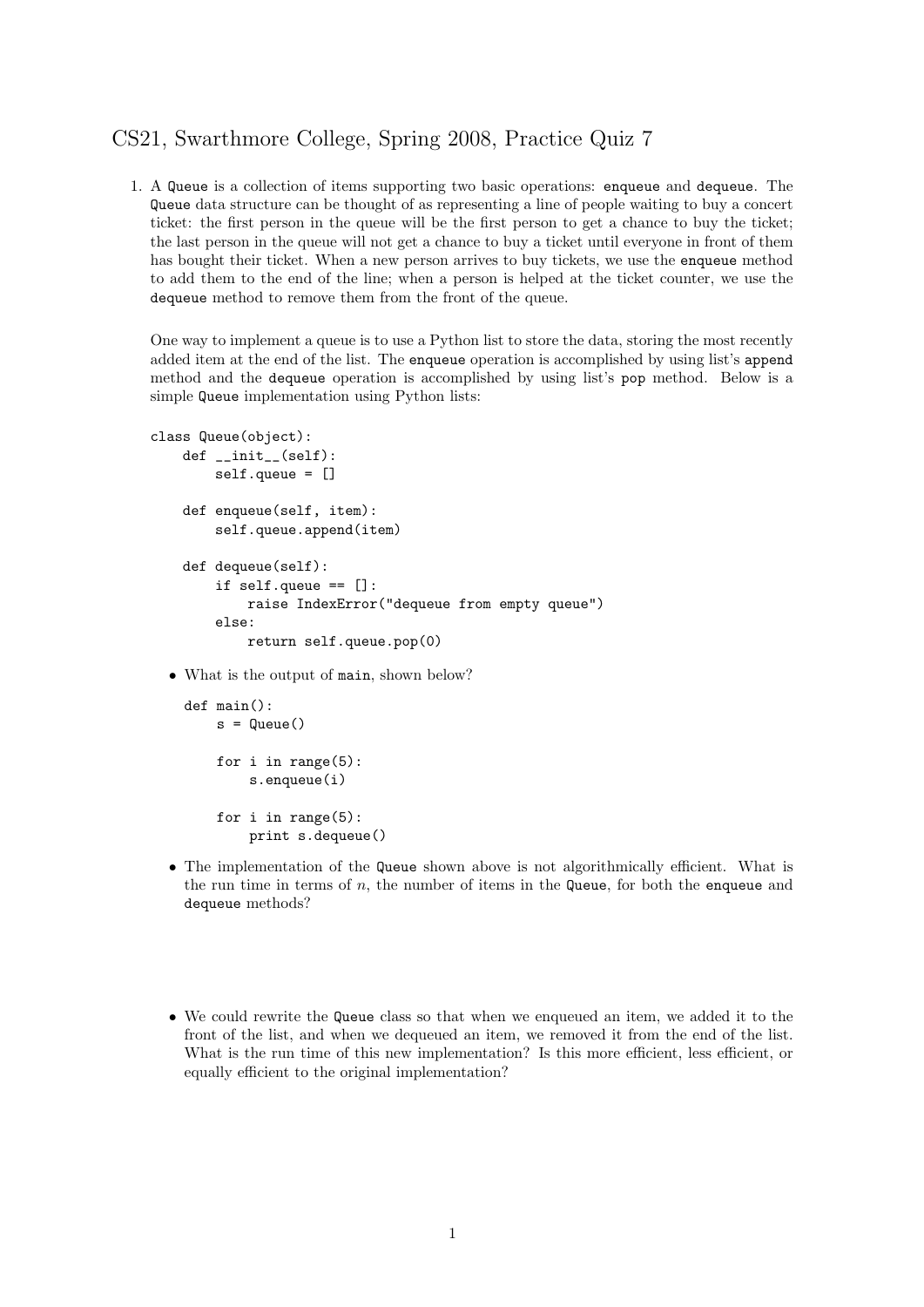2. Below is part of the interface for the LinkedList class:

```
class LinkedList(object)
| Methods defined here:
 |
| __init__(self)
 | Create an empty linked list.
\blacksquare| append(self, value)
| Add an item to the end of a linked list.
|
| insert(self, index, value)
 | Insert a value into the list at the position specified by index.
 |
| pop(self, index)
| Remove and return the value at the position specified by index.
```
- Write a new implementation of the Queue class that uses a LinkedList to store the items, instead of a Python list. Your solution should be more efficient than either of the two proposed solutions that used Python lists.
- What is the run time of the enqueue and dequeue methods you wrote?